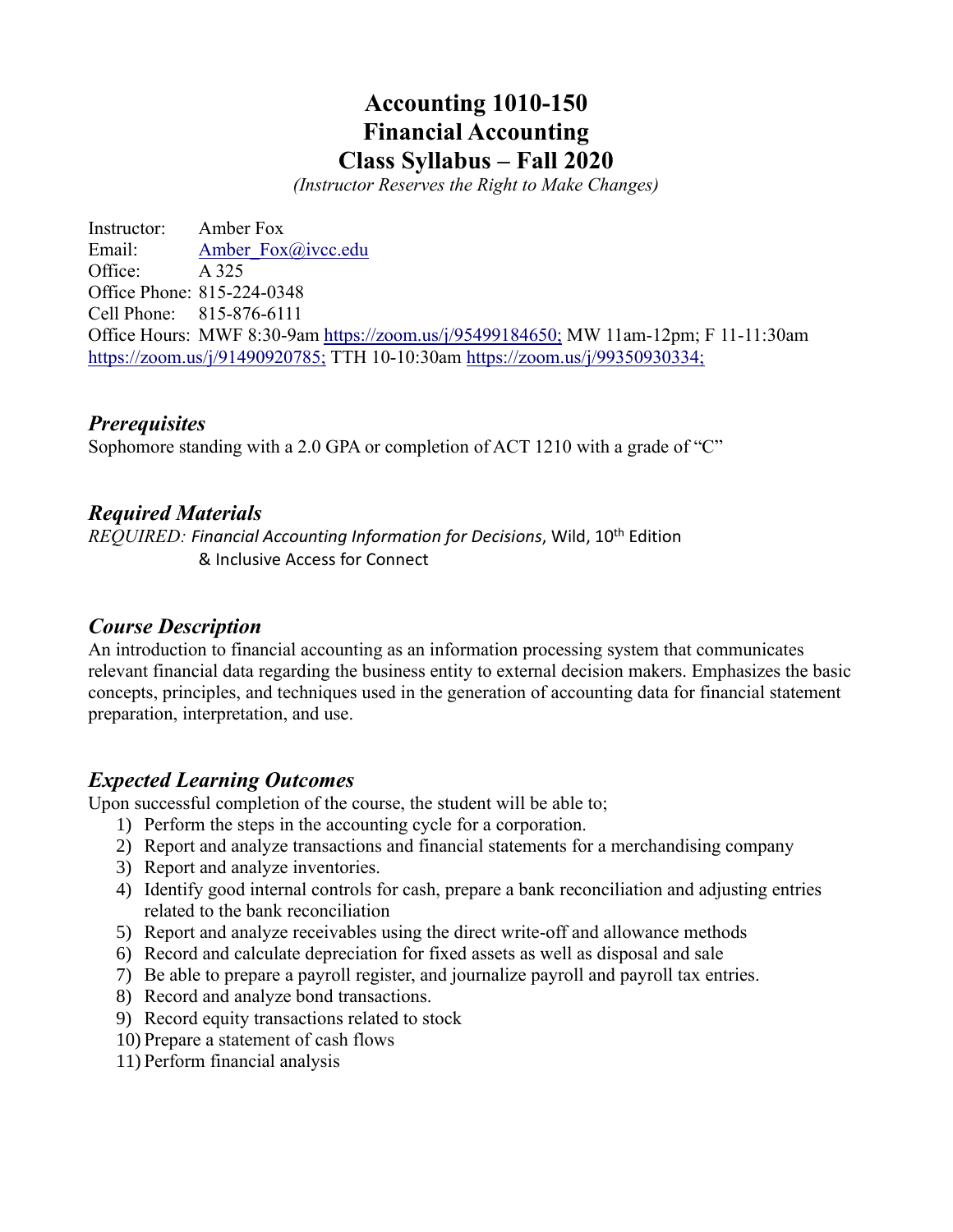# *Grading and Assessment of Student Learning*

|   | <b>GRADING</b> | <b>BREAKDOWN</b>                             |            |
|---|----------------|----------------------------------------------|------------|
| A | $90 - 100$     | Exams $(5)$<br>Final Exam                    | 60%<br>10% |
| B | 80-89          | <b>Chapter Assignments</b>                   | 15%        |
|   | 70-79          | Quizzes                                      | 5%         |
|   | 60-69          | <b>Financial Statement Analysis Homework</b> | $5\%$      |
|   | $0 - 59$       | <b>Excel Homework</b>                        | 5%         |

## *Structure of the Class*

We have a limited amount of time in which to cover a great deal of information; therefore, we will try to stick to our schedule and cover the material in an organized fashion.

Class will be taught online during regularly scheduled class times using Zoom. Zoom meeting links will be provided in Blackboard. Students will be required to have a webcam available and to log into Zoom to attend class.

Class will be divided between lecture, both by demonstrating the concepts covered at the board as well as other visual aids. We will try to work through examples in class utilizing the problems supplied by the author at the end of the chapter. You should be prepared to work through problems during the course of most lectures. You will be provided a lecture outline in which you will use to take notes. This outline highlights some of the more important topics we will cover in class along with some practice problems. Every attempt will be made to complete a demonstration problem together as a class and then time will be allotted for you to attempt a problem on your own.

I encourage you to ask questions as we go along. Your participation will be of benefit not only to you but also to your fellow students as it is an aid in overall learning process.

## *Attendance Policy*

You are expected to attend class regularly. It is imperative that you attend class as much as possible in order to improve your chances of success in this course.

This class will have 30 total class meetings with 22 prior to the withdrawal date and another 8 beyond that. **You may not have more than 2 unexcused absences for any reason during the semester. If you have excessive unexcused absences, the instructor reserves the right to withdraw you from class without prior notification. Any borderline grades will be negatively affected by excessive absences.**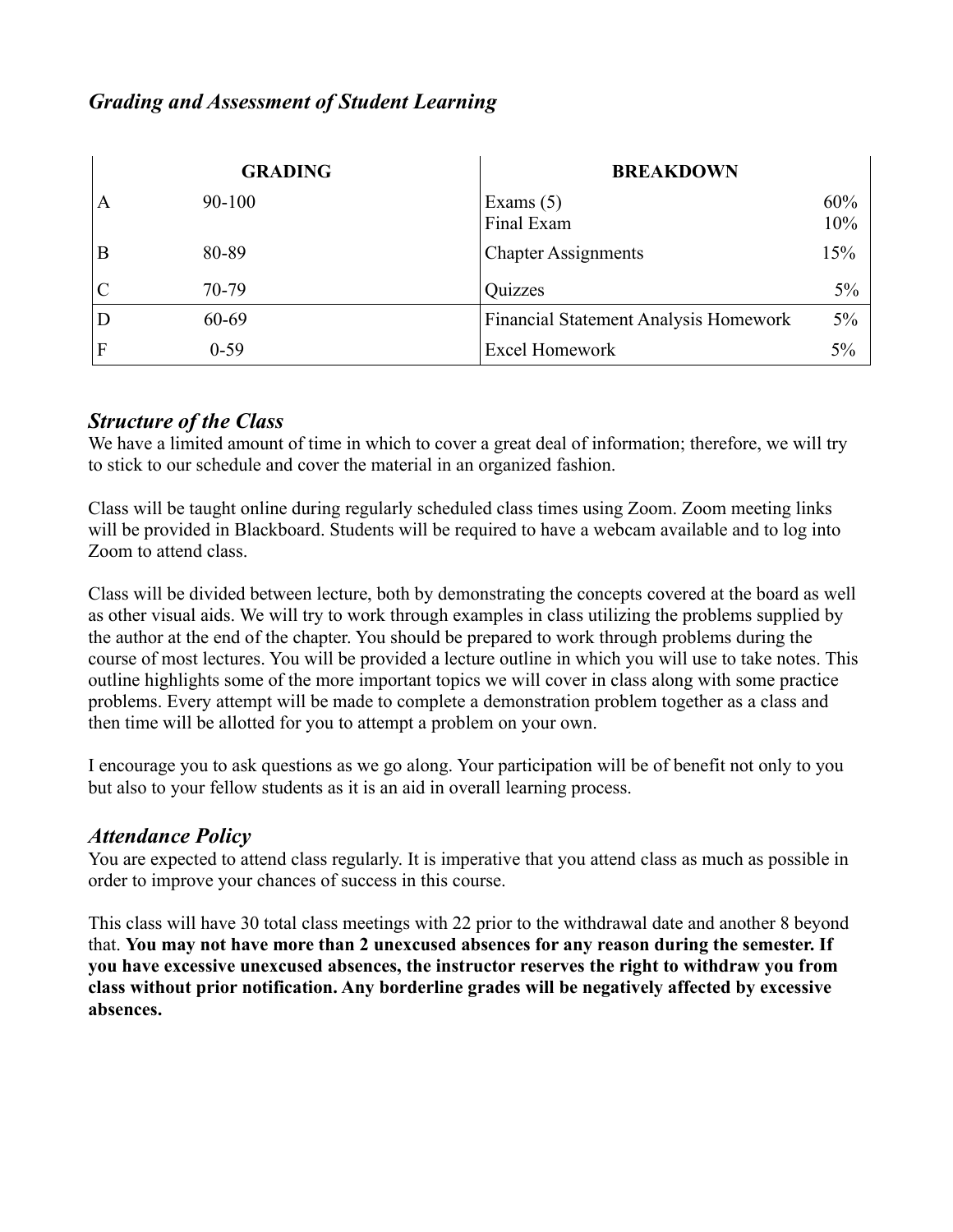# *Classroom Rules*

A few rules for the classroom:

- 1) ALL cell phones are to be OFF (not vibrate) and PUT AWAY during class. You may check messages during our break.
- 2) Professionalism Is an important part of the business world and is demanded of those who choose accounting as their career. Part of the learning process involves understanding what is expected of you in class including your behavior and attitudes towards your instructor and fellow students. As part of this class you will be required to be respectful of others, to show courtesy, and to conduct yourself in a professional manner.
- 3) Promptness You are expected to be logged in to class ON TIME. If you arrive late is it a distraction to others in the class. I reserve the right to not let you in if you continue to arrive late.

# *Zoom Rules*

A few rules for using Zoom:

- 1) Please approach Zoom the same as you would if you were in a face-to-face setting.
- 2) Enter the meeting a few minutes early with your notes open on your computer and ready to participate
- 3) Place your microphones on mute unless you are actively participating in discussion
- 4) Enter class with your webcam on
- 5) Be dressed appropriately, including clothing on the bottom half
- 6) Be in a setting that is free from distractions and appropriate for class. Be aware of your setting and background. Avoid displaying items or backgrounds that may identify your address (or anything else you don't want your classmates to see).
- 7) Treat your classmates with respect. No smoking/vaping, drinking alcohol, or other such inappropriate behavior should happen on camera. Do not use the Zoom environment to inappropriately contact or proposition classmates. If it is [prohibited on campus,](http://catalog.ivcc.edu/studentservices/studenthandbook/codeofconduct/) it is also prohibited on Zoom. Conversations and activities should focus on learning objectives.
- 8) Students who disrupt the learning environment in any way or by infraction of the above guidelines will be subject to withdrawal/discipline procedures as described in the [IVCC student](http://catalog.ivcc.edu/studentservices/studenthandbook/studentrightsandresponsibilities/)  [handbook.](http://catalog.ivcc.edu/studentservices/studenthandbook/studentrightsandresponsibilities/)

Please be aware that Zoom sessions may be recorded and shared with the class for reference or review. Should the instructor wish to publish the video outside of the password protected classroom, the instructor will obtain consent from all students before the recording is made available. During recorded sessions, students should follow the instructor's guidelines regarding audio and/or video feeds during the class session and recording.

# *Instructor Expectations*

The material found in this course is intended for the student who has prior exposure to accounting. The author takes great pains to walk the student through the material step-by-step building on each prior topic. The book is generously populated with various visual aids to help the student follow the material.

Accounting is a discipline that must be mastered through repetition and the working of problems. **You should expect to spend 7-9 hours per week studying the textbook and working on your assignments. Individual time requirements will vary.**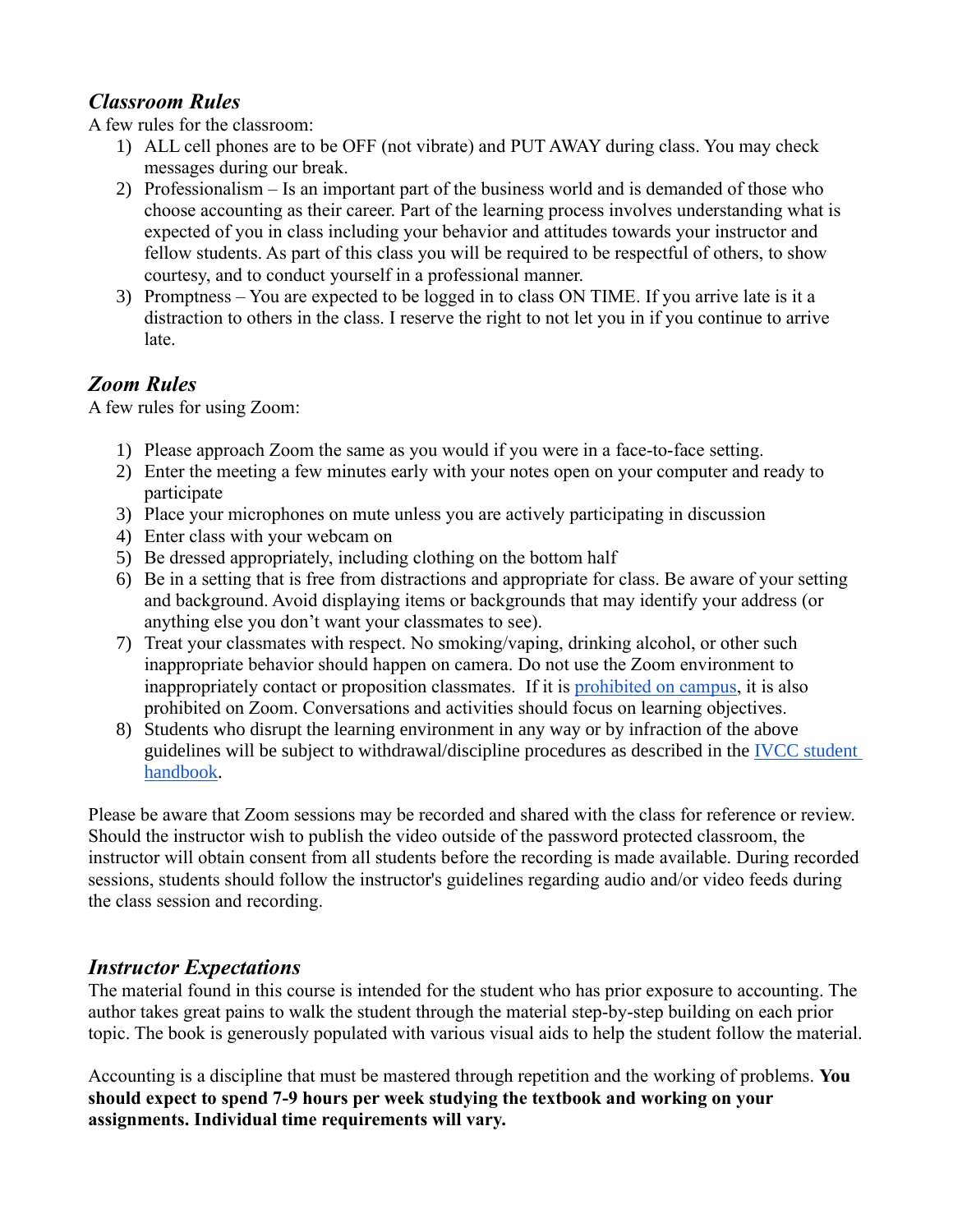Although the material is basic in nature, do not take this lightly! It is one of the **utmost importance that the student work as many problems as possible to get a thorough understanding of the material.**

To be successful you should:

- 1) Read the chapter quickly to get a "feel" of the material
- 2) Re-read the chapter a second time much more slowly highlighting specific areas that the author is covering
- 3) Make a note card or other study aid to help commit certain concepts to memory
- 4) Begin homework early and work the problems as assigned. Working and reworking problems will help develop the skill sets necessary to apply the concepts
- 5) Review the solutions to the material assigned. The solutions will be available in Connect as soon as the due date has passed. Rework any problems you struggled with.
- 6) Use your resources to the fullest, Connect, tutoring, instructor etc.
- 7) IF YOU ARE HAVING PROBLEMS, MAKE AN APPOINTMENT TO SEE ME, I CANNOT HELP YOU IF YOU DO NOT ASK FOR HELP

## *Assessment Guidelines*

### **Chapter Assignments**

You will have 25 chapter assignments with only the highest 23 counting, meaning I will drop the 2 lowest homework scores. The chapter assignments are to be completed according to your assignment schedule (see course calendar), located in Blackboard, using Connect. There is no time limit, other than the due date, to complete your assignment. Each assignment will vary in length and may take 3-4 hours to complete. Each chapter assignment will vary in points with more difficult assignments being worth more points. I reserve the right to change homework assignments/due dates.

Each homework assignment will be in the form of exercises and/or problems. The questions are the same as those that appear at the end of the chapters in your textbook and are listed under Assignments and Due Dates. Connect will automatically grade your assignments. It is set to allow up to 3 attempts in doing the problems and 3 "check my works". Your best score will be taken from your attempts. The program will indicate if you have the correct solution.

Solutions to the chapter assignments will be available in Connect immediately after the due date of the assignment. To locate your feedback, open the assignment after the due date and review. Please be sure to carefully review the solutions making sure you understand the concept tested and how the author arrived at the answer. If you have questions regarding your homework please contact me.

## **Quizzes**

You will have 13 quiz assignments with only the 11 highest counting, meaning I will drop the lowest 2 quiz scores. The quizzes are to be completed according to your assignment schedule (see course calendar), located in Blackboard, using the Connect system. You will have 30 minutes to complete each quiz. Each quiz is worth 10 points and will have 10 questions, it will be due according to your assignment schedule.

Solutions to the quizzes will be available in Connect immediately following the due date. To locate your feedback, open the quiz after the due date and review. Please be sure to carefully review the solutions making sure you understand the concept tested and how the author arrived at the answer. If you have questions regarding the quiz, please contact me.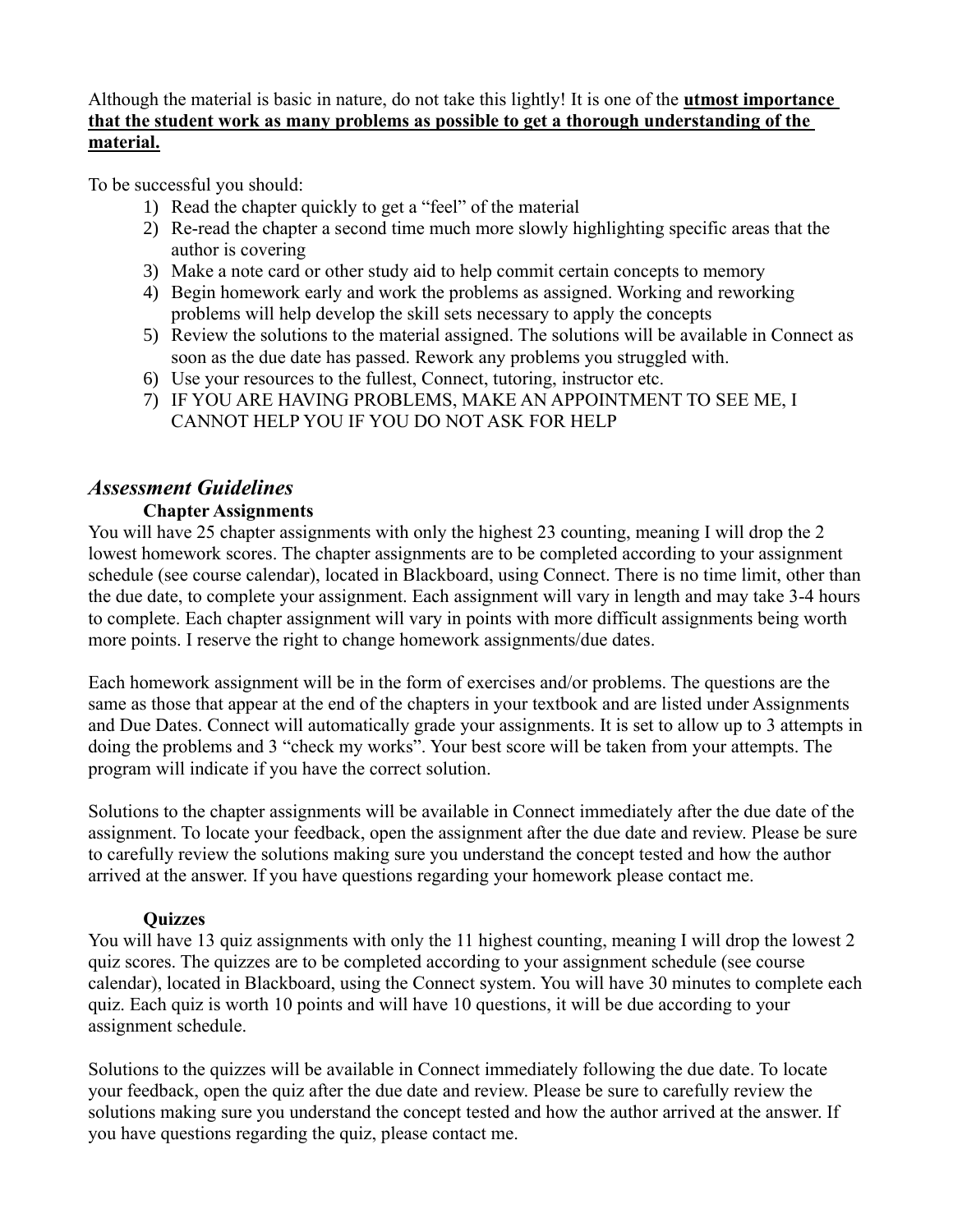#### **Excel**

You will be assigned 9 Excel assignments in Connect with the highest 8 counting meaning that I will drop your lowest score.

Excel is used throughout the business world and as such it is essential that you can apply financial accounting concepts using this software. These assignments will allow you to develop basic formula and formatting skills using Excel.

The Excel assignments are to be completed according to your assignment schedule (see course calendar), located in Blackboard, using the Connect system. Connect will automatically grade your assignments. It is set to allow up to 3 attempts per empty cell. There is no time limit, other than the due date, to complete your assignment. The program will indicate if you have the correct solution.

Solutions to the Excel assignments will be available in Connect immediately after the due date of the assignment. To locate your feedback, open the assignment after the due date and review. Please be sure to carefully review the solutions making sure you understand the concept tested and how the author arrived at the answer. If you have questions regarding your homework please contact me.

#### **Financial Statement Analysis**

You will be assigned 13 Financial Statement Analysis (FSA) problems with only the highest 11 counting meaning that I will drop your 2 lowest scores.

You will be required to evaluate the most current financial statements from Apple, Google, and Samsung. You will be required to compute key metrics and compare performance between companies and industry. The FSA assignments are to be completed according to your assignment schedule (see course calendar), located in Blackboard, using the Connect system. Connect will automatically grade your assignments.

The questions are the same as those that appear at the end of the chapters in your textbook and begin with FSA.

Solutions to the financial statement analysis assignments will be available in Connect immediately after the due date of the assignment. To locate your feedback, open the assignment after the due date and review. Please be sure to carefully review the solutions making sure you understand the concept tested and how the author arrived at the answer. If you have questions regarding your homework please contact me.

#### **Exams**

There will be five exams totaling 500 points. At the end of the semester there will be a comprehensive final exam worth 150 points.

Exams will be administered through Connect during class time according to your assignment schedule (see course calendar). You will be required to be logged into class using Zoom with your webcam enabled while taking your exam.

You will be able to use a calculator ONLY for the exams, no other notes or materials. Acceptable calculators are those that do not have communication, camera, or memory capabilities. As such cell phones WILL NOT be allowed! A cell phone out during an exam will be grounds for a 0 on that exam!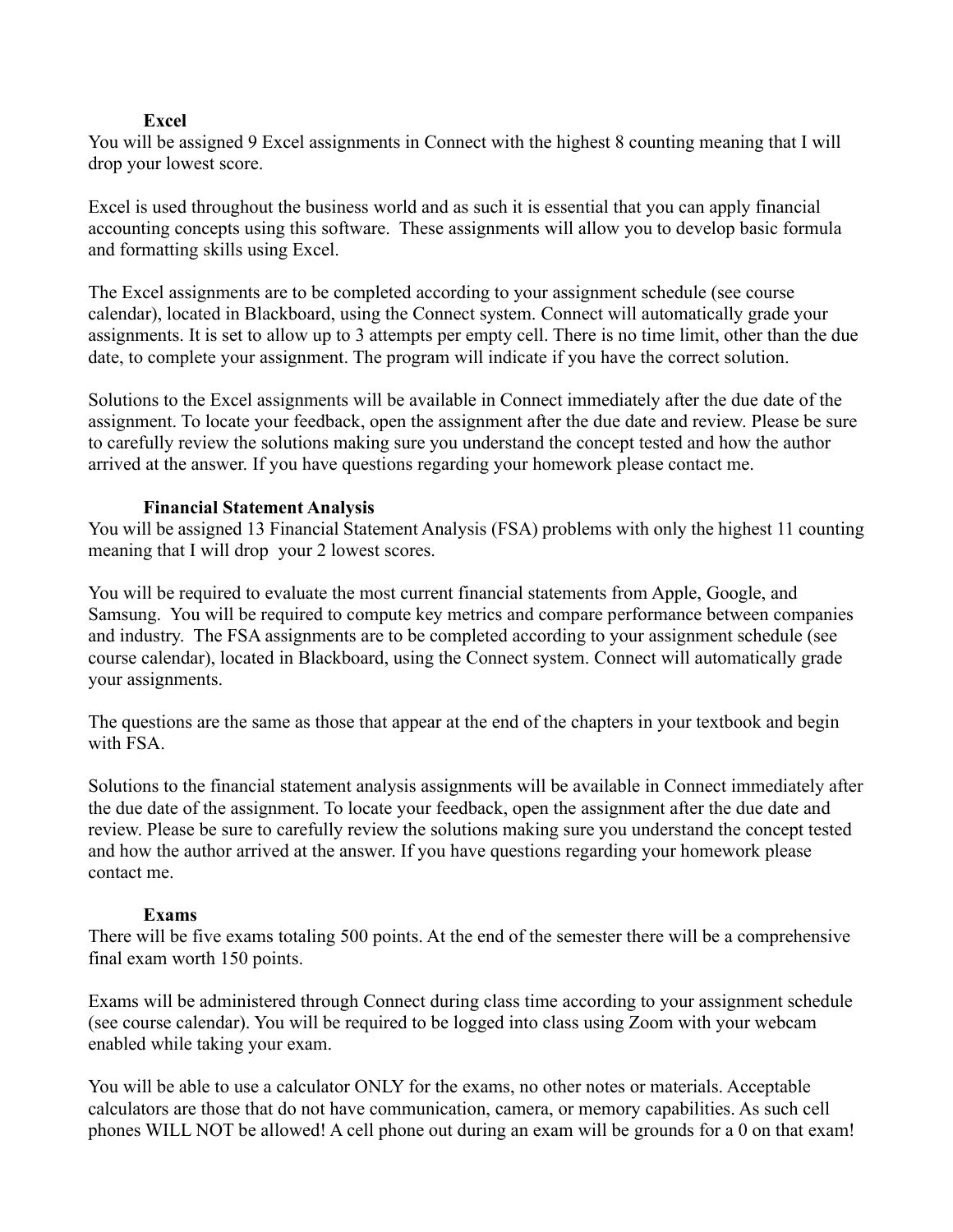After completion of the exam you will receive your score. If after the due date you would like to review your exam you may do so during Zoom office hours or by making a Zoom appointment with me. I can then share your exam with you and review any questions you might have missed.

I will inform the class of the exam make-up prior to the exam. For instance, if the exam contains multiple choice, matching, fill-in-the-blank, essay, or problems.

# *Late Submission Policy*

All assignments are due according to the assignment schedule, unless otherwise specified by the instructor. Late work will not be accepted and will be given a 0.

Work may be submitted early.

I realize that emergencies happen and are out of the control of the student which might make it impossible to meet a due date for a given assignment; therefore, I will drop the 2 lowest chapter assignments, quizzes, and financial statement analysis assignments as well as the lowest Excel assignment. This will allow for most any unforeseen circumstances that might arise.

If you will miss a scheduled exam you must have preapproval (must contact me prior to class time on the date of the exam) and make arrangements for the exam to be made-up. It must be made up within 3 days of the original exam date. I reserve the right to change the original exam prior to a make-up being given. If the student fails to contact the instructor prior to class time on the date of the exam or does not make arrangements to take a make-up exam within the allotted time frame a score of 0 will be given!

Should the student know in advance that they will not be able to take an exam during the allotted week; the student should contact the instructor right away so that the exam can be taken in advance.

# *Extra Credit Policy*

Extra credit is not guaranteed; however, I reserve the right to add additional assignments or course work as extra credit should I deem it beneficial to the class.

# *Plagiarism and Cheating Policy*

Plagiarism involves using another person's exact words or thoughts without citing the source in your work. Plagiarism is therefore an illegal act that constitutes a type of theft from another individual. Such actions are not tolerated in the business world and will not be tolerated in class. Whenever exact quotes are used, citing the source of the original material is required. Illinois Valley Community College prohibits plagiarism in any form. Students found plagiarizing or cheating in any way will result in a 0 for that particular assignment. Should there be a repeat offense the student will be brought to the attention of the Department Dean and subject to disciplinary actions as determined by the college.

# *Special Needs*

This course is designed to support a diversity of learners. My hope is to create a safe environment for all students. If you want to discuss your learning experience, please talk to me as early in the term as possible. If you know you have, or suspect you have a disability (learning disability, physical disability, or psychiatric disability such as anxiety, depression, bipolar disorder, AD/HD, post-traumatic stress, or others) for which you may need accommodations, please contact the Disability Services Office in B-204. Tina Hardy [tina\\_hardy@ivcc.edu,](mailto:tina_hardy@ivcc.edu) 224-0284 can help determine if you are eligible for support*.*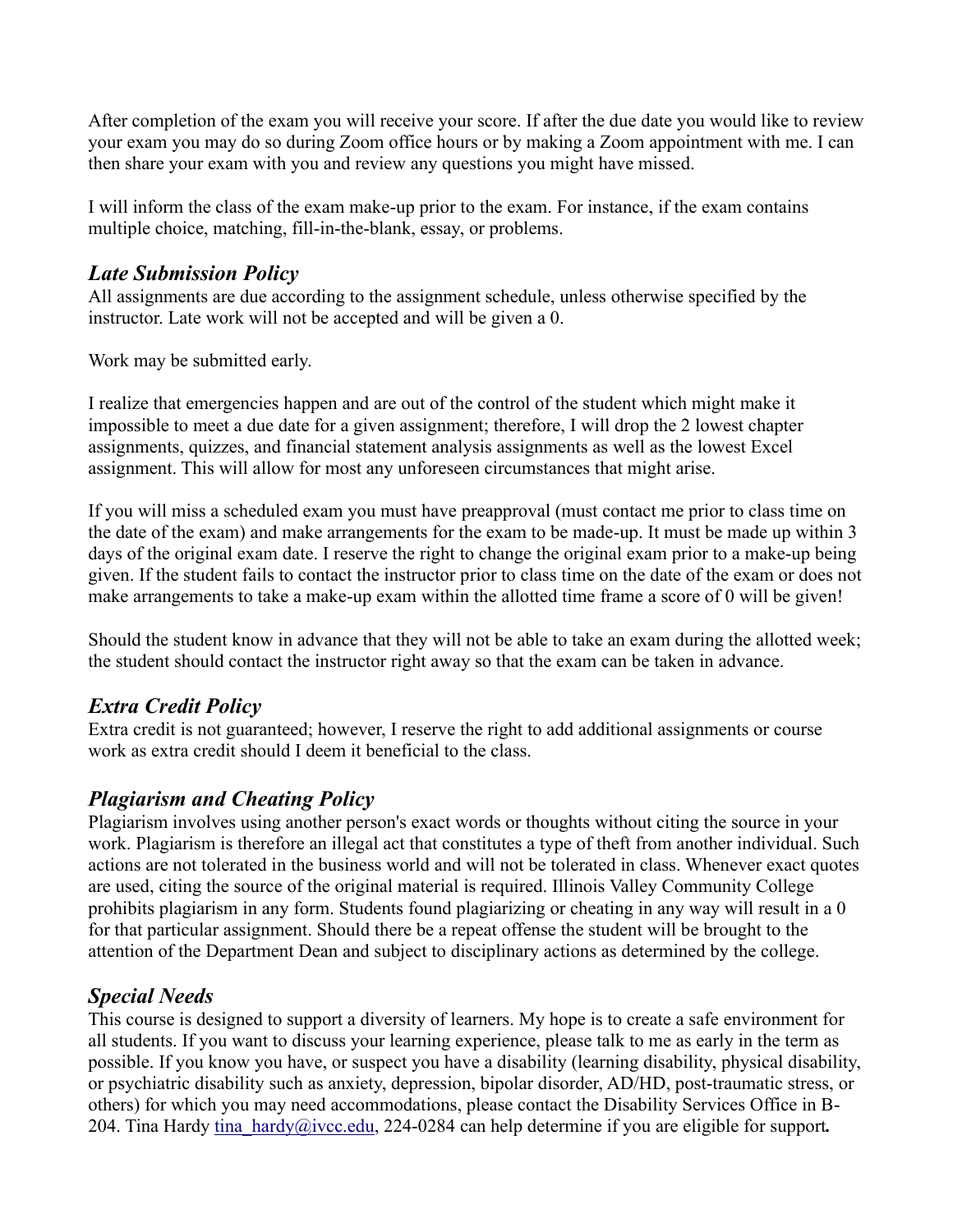## *Withdrawal Policy and Financial Aid*

You may be withdrawn from the class in one of two ways:

Instructor Initiated – Based on the attendance requirement outlined above, I reserve the right to withdraw a student from class without prior notification.

Student Initiated – Effective Summer 2011, students will have the ability to initiate a withdrawal from classes. By completing the form in the Records Office or at [www.ivcc.edu/withdraw,](http://www.ivcc.edu/withdraw) the student is authorizing IVCC to remove him/her from the course. Entering the student ID number serves as the student's electronic signature. **IVCC has the right to rescind a withdrawal in cases of academic dishonesty or at the instructor's discretion.**

Students should be aware of the impact of a withdrawal on full-time status for insurance purposes and for financial aid. It is highly recommended that students meet with their instructor or with a counselor before withdrawing from a class to discuss if a withdrawal is the best course of action for that particular student. **The last day to withdraw for this class is November 4, 2020. Any student who has not withdrawn from the class after this date will receive a letter grade!**

### *Communicating with the Instructor*

The instructor's contact information is listed above. You may contact me by phone, in person or email. I only respond to emails, calls, texts between the hours of 8AM and 8PM. Any communication received within this time period will be answered as soon as possible or within 24 hours. When contacting the instructor using email, be sure to place your full name in the subject line along with your class number and section.

## *Student Email*

Should I need to communicate with the class I will send an email to your IVCC account. You are responsible for checking your IVCC email frequently. For information on accessing this account, go to [https://www.ivcc.edu/studenthelpdesk/.](https://www.ivcc.edu/studenthelpdesk/)

## *Online Requirements*

### **Blackboard**

All materials, communication, grades, course documents, and so on will be provided for you though Blackboard. Your instructor will enroll you in your Blackboard class based on the class roster.

**Please be sure to check Blackboard each day for announcements from your instructor concerning all important information for this class.** Also, be sure to verify that your student email account is working. Important announcements may also be emailed to you through Blackboard by your instructor. It is the student's responsibility to ensure that their student email is correct and working properly.